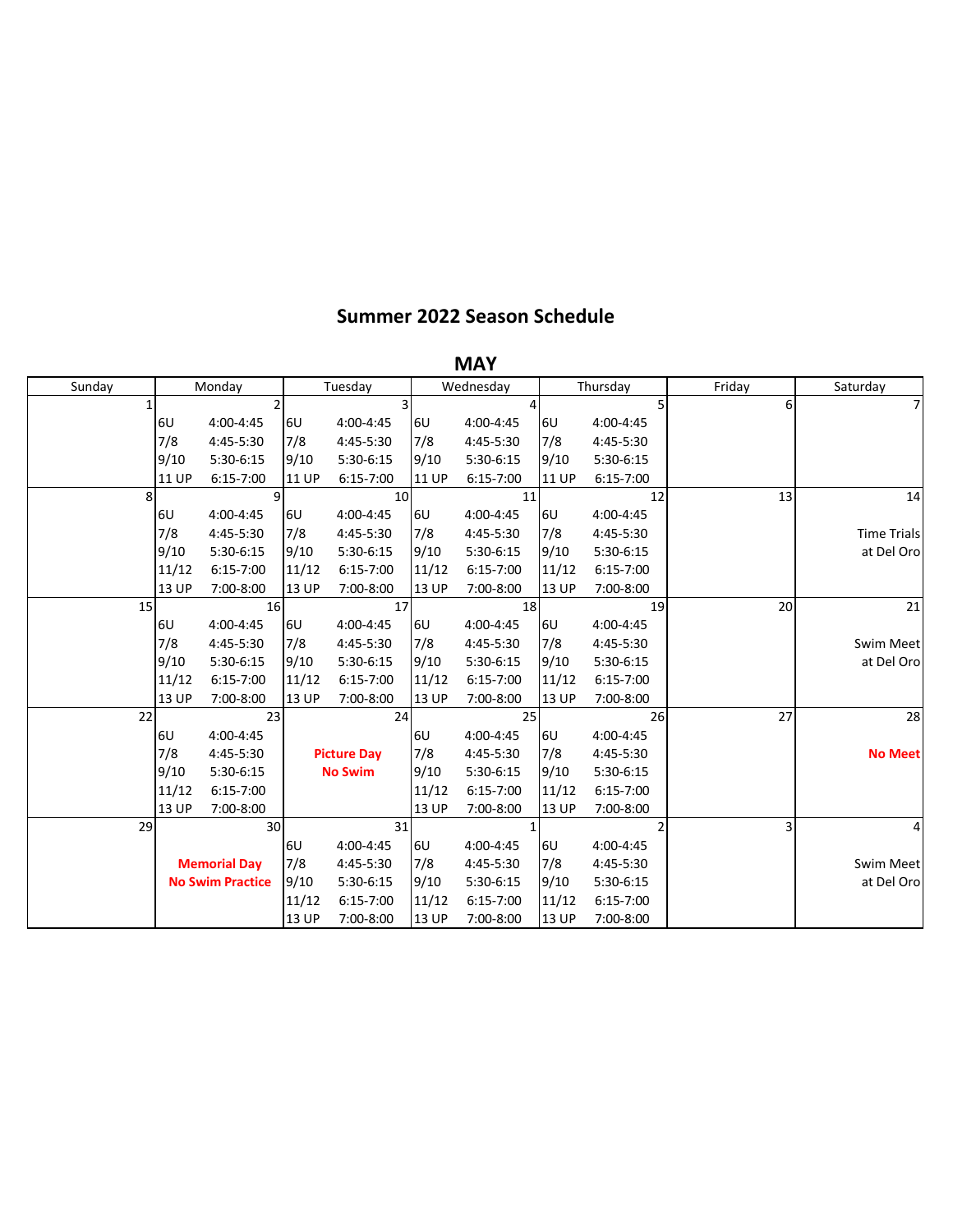|        |       |                       |              |                         |       | JUIVL           |              |                          |          |                          |                       |
|--------|-------|-----------------------|--------------|-------------------------|-------|-----------------|--------------|--------------------------|----------|--------------------------|-----------------------|
| Sunday |       | Monday                |              | Tuesday                 |       | Wednesday       |              | Thursday                 |          | Friday                   | Saturday              |
| 5      |       | 6                     |              |                         |       | 8               |              | 9                        |          | 10                       | 11                    |
|        |       | 11/12 7:45-8:45       | 11/12        | 7:45-8:45               | 11/12 | 7:45-8:45       | 11/12        | 7:45-8:45                | 11/12    | 7:45-8:45                |                       |
|        | 13U   | 8:30-9:45             | 13 U         | 8:30-9:45               | 13U   | 8:30-9:45       | 13U          | 8:30-9:45                | 13U      | 8:30-9:45                | <b>Swim Meet</b>      |
|        | 9/10  | 9:45-10:30            | 9/10         | 9:45-10:30              | 9/10  | 9:45-10:30      | 9/10         | 9:45-10:30               | 9/10     | 9:45-10:30               | at College Greens     |
|        | 7/8   | 10:30-11:15           | 7/8          | 10:30-11:15             | 7/8   | 10:30-11:15     | 7/8          | 10:30-11:15              | 7/8      | 10:30-11:15              |                       |
|        | 6 U   | 11:15-12:00           | 6U           | 11:15-12:00             | 6 U   | 11:15-12:00     | 6 U          | 11:15-12:00              | 6 U      | 11:15-12:00              |                       |
|        |       |                       | JD           | 12:00-12:30             | JD    | 12:00-12:30     | <b>JD</b>    | 12:00-12:30              |          |                          |                       |
|        |       |                       | JD           | 12:30-1:00              | JD    | 12:30-1:00      | <b>JD</b>    | 12:30-1:00               |          |                          |                       |
|        |       |                       |              |                         |       |                 |              | <b>Make Up Pictures</b>  |          |                          |                       |
|        |       |                       |              |                         |       |                 |              |                          |          |                          |                       |
|        |       |                       |              |                         |       |                 |              | 5:15-6:30                |          |                          |                       |
|        |       |                       | JD           | 4:30-5:15               |       |                 | JD           | 4:30-5:15                |          |                          |                       |
|        |       |                       |              | <b>FAMILY FUN NIGHT</b> |       |                 | 6U           | $5:15-5:45$              |          |                          |                       |
|        |       |                       |              | 5:30-7:30 pm            |       |                 | $7 - 10$     | $5:45-6:30$              |          |                          |                       |
|        |       |                       |              | at Del Oro              |       |                 | <b>11 UP</b> | 6:30-7:45                |          |                          |                       |
| 12     |       | 13                    |              | 14                      |       | 15              |              | 16                       |          | 17                       | 18                    |
|        | 11/12 | 7:45-8:45             | 11/12        | 7:45-8:45               | 11/12 | 7:45-8:45       |              | <b>GO THE MILE event</b> |          |                          |                       |
|        | 13U   | 8:30-9:45             | 13 U         | 8:30-9:45               | 13U   | 8:30-9:45       | 11/12        | 7:45-8:45                |          | <b>GO THE MILE event</b> | <b>Swim Meet</b>      |
|        | 9/10  | 9:45-10:30            | 9/10         | 9:45-10:30              | 9/10  | 9:45-10:30      | 9/10         | 8:45-9:45                |          | 13&up to Folsom          | at Folsom             |
|        | 7/8   | 10:30-11:15           | 7/8          | 10:30-11:15             | 7/8   | 10:30-11:15     | 9/10         | 9:45-10:45               |          | Lake. 12&unders          |                       |
|        | 6 U   | 11:15-12:00           | 6 U          | 11:15-12:00             | 6 U   | 11:15-12:00     | 6 U          | 10:45-11:45              |          | come cheer on your       |                       |
|        |       |                       | JD           | 12:00-12:30             | JD    | 12:00-12:30     | <b>JD</b>    | 12:00-12:30              |          | teammates!               |                       |
|        |       |                       | JD           | 12:30-1:00              | JD    | 12:30-1:00      | <b>JD</b>    | 12:30-1:00               |          | 8:00am - 10:00am         |                       |
|        |       |                       |              |                         |       |                 |              |                          |          |                          |                       |
|        |       |                       | JD           | 4:30-5:15               |       |                 | JD           | 4:30-5:15                |          |                          |                       |
|        |       |                       | 6U           | $5:15-5:45$             |       |                 | 6U           | $5:15-5:45$              |          |                          |                       |
|        |       |                       | $7 - 10$     | 5:45-6:30               |       |                 | $7 - 10$     |                          |          |                          |                       |
|        |       |                       |              |                         |       |                 |              | 5:45-6:30                |          |                          |                       |
|        |       |                       | <b>11 UP</b> | $6:30-7:45$             |       |                 | <b>11 UP</b> | 6:30-7:45                |          |                          |                       |
| 19     |       | 20                    |              | 21                      |       | 22              |              | 23                       |          | 24                       | 25                    |
|        | 11/12 | 7:45-8:45             | 11/12        | 7:45-8:45               | 11/12 | 7:45-8:45       | 11/12        | 7:45-8:45                | 11/12    | 7:45-8:45                |                       |
|        | 13U   | 8:30-9:45             | 13 U         | 8:30-9:45               | 13 U  | 8:30-9:45       | 13U          | 8:30-9:45                | 13U      | 8:30-9:45                | Swim Meet             |
|        | 9/10  | 9:45-10:30            | 9/10         | 9:45-10:30              | 9/10  | 9:45-10:30      | 9/10         | 9:45-10:30               | 9/10     | 9:45-10:30               | at Del Oro            |
|        | 7/8   | 10:30-11:15           | 7/8          | 10:30-11:15             | 7/8   | 10:30-11:15     | 7/8          | 10:30-11:15              | 7/8      | 10:30-11:15              |                       |
|        | 6 U   | 11:15-12:00           | 6U           | 11:15-12:00             | 6 U   | 11:15-12:00     | 6 U          | 11:15-12:00              | 6U       | 11:15-12:00              |                       |
|        |       |                       | JD           | 12:00-12:30             | JD    | 12:00-12:30     | <b>JD</b>    | 12:00-12:30              |          |                          | <b>Float-In Movie</b> |
|        |       |                       | JD           | 12:30-1:00              | JD    | 12:30-1:00      | <b>JD</b>    | 12:30-1:00               |          |                          | <b>The Meg</b>        |
|        |       |                       |              |                         |       |                 |              |                          |          |                          | 13&Ups                |
|        |       |                       | JD           | 4:30-5:15               |       |                 | JD           | $4:30 - 5:15$            |          |                          | Del Oro Pool @ 8:30   |
|        |       |                       | 6U           | $5:15-5:45$             |       |                 | 6U           | $5:15-5:45$              |          |                          |                       |
|        |       |                       | $7 - 10$     | 5:45-6:30               |       |                 | $7 - 10$     | 5:45-6:30                |          |                          |                       |
|        |       |                       | <b>11 UP</b> | 6:30-7:45               |       |                 | <b>11 UP</b> | 6:30-7:45                |          |                          |                       |
| 26     |       | 27                    |              | 28                      |       | 29              |              | 30                       |          | $\mathbf{1}$             | $\overline{2}$        |
|        |       | 11/12 7:45-8:45       | 11/12        | 7:45-8:45               |       | 11/12 7:45-8:45 | 11/12        | 7:45-8:45                |          |                          |                       |
|        | 13U   | 8:30-9:45             | 13 U         | 8:30-9:45               | 13 U  | 8:30-9:45       | 13U          | 8:30-9:45                | No Swim  |                          | Off - No Meet         |
|        | 9/10  | 9:45-10:30            | 9/10         | 9:45-10:30              | 9/10  | 9:45-10:30      | 9/10         | 9:45-10:30               | Practice |                          |                       |
|        | 7/8   | 10:30-11:15           | 7/8          | 10:30-11:15             | 7/8   | 10:30-11:15     | 7/8          | 10:30-11:15              |          |                          |                       |
|        | 6 U   | 11:15-12:00           | 6 U          | 11:15-12:00             | 6 U   | 11:15-12:00     | 6 U          | 11:15-12:00              |          |                          |                       |
|        |       |                       | JD           | 12:00-12:30             | JD    | 12:00-12:30     | <b>JD</b>    | 12:00-12:30              |          |                          |                       |
|        |       |                       | <b>JD</b>    |                         |       |                 | <b>JD</b>    |                          |          |                          |                       |
|        |       |                       |              | 12:30-1:00              | JD    | 12:30-1:00      |              | 12:30-1:00               |          |                          |                       |
|        |       | <b>All Age Groups</b> |              |                         |       |                 |              |                          |          |                          |                       |
|        |       | <b>Lake Day!!</b>     | JD           | 4:30-5:15               |       |                 | <b>JD</b>    | 4:30-5:15                |          |                          |                       |
|        |       |                       | 6U           | $5:15-5:45$             |       |                 | 6U           | $5:15-5:45$              |          |                          |                       |
|        |       |                       | $7 - 10$     | 5:45-6:30               |       |                 | $7 - 10$     | 5:45-6:30                |          |                          |                       |
|        |       |                       | <b>11 UP</b> | 6:30-7:45               |       |                 | <b>11 UP</b> | 6:30-7:45                |          |                          |                       |

**JUNE**